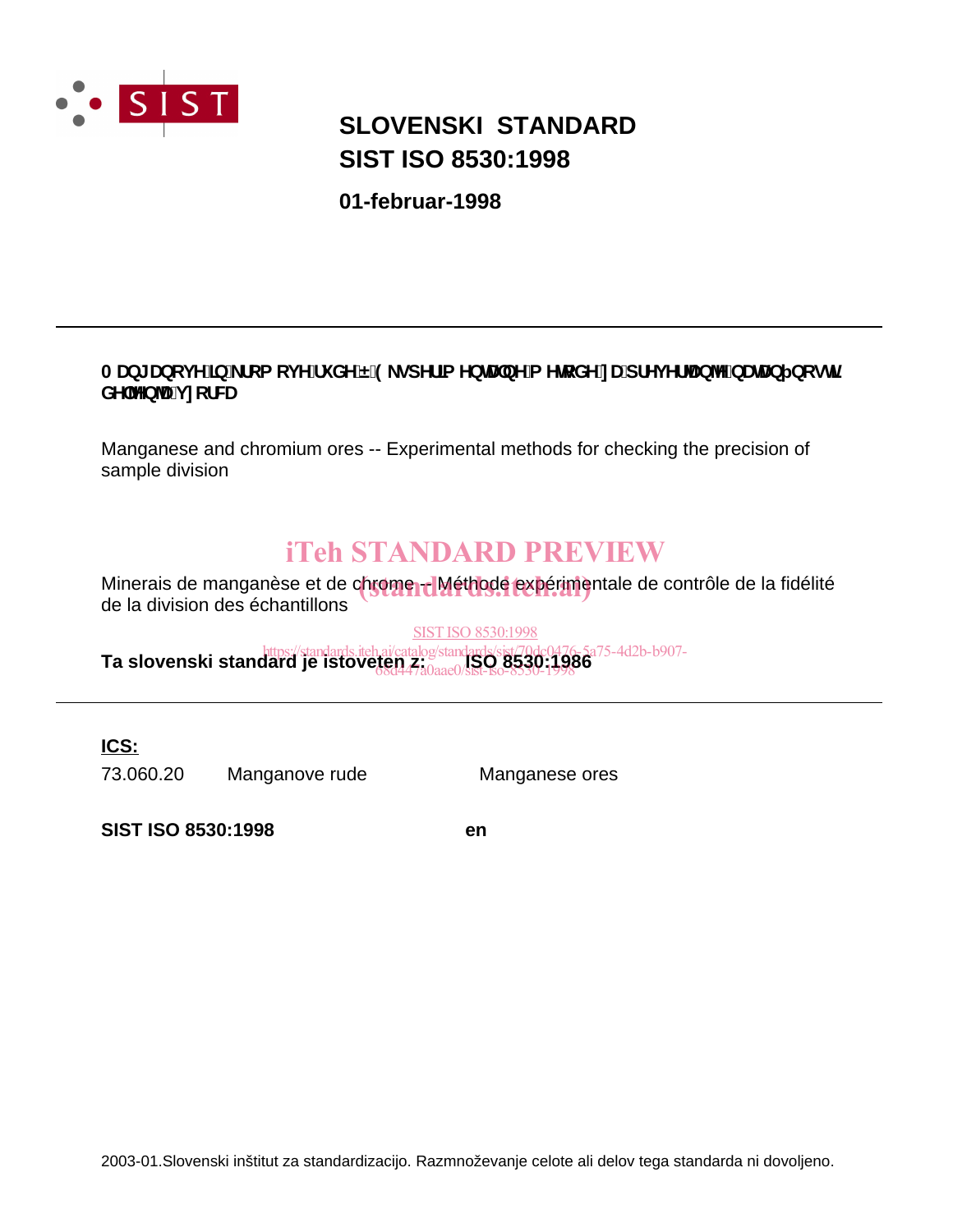**SIST ISO 8530:1998**

# iTeh STANDARD PREVIEW (standards.iteh.ai)

SIST ISO 8530:1998 https://standards.iteh.ai/catalog/standards/sist/70dc0476-5a75-4d2b-b907- 68d447a0aae0/sist-iso-8530-1998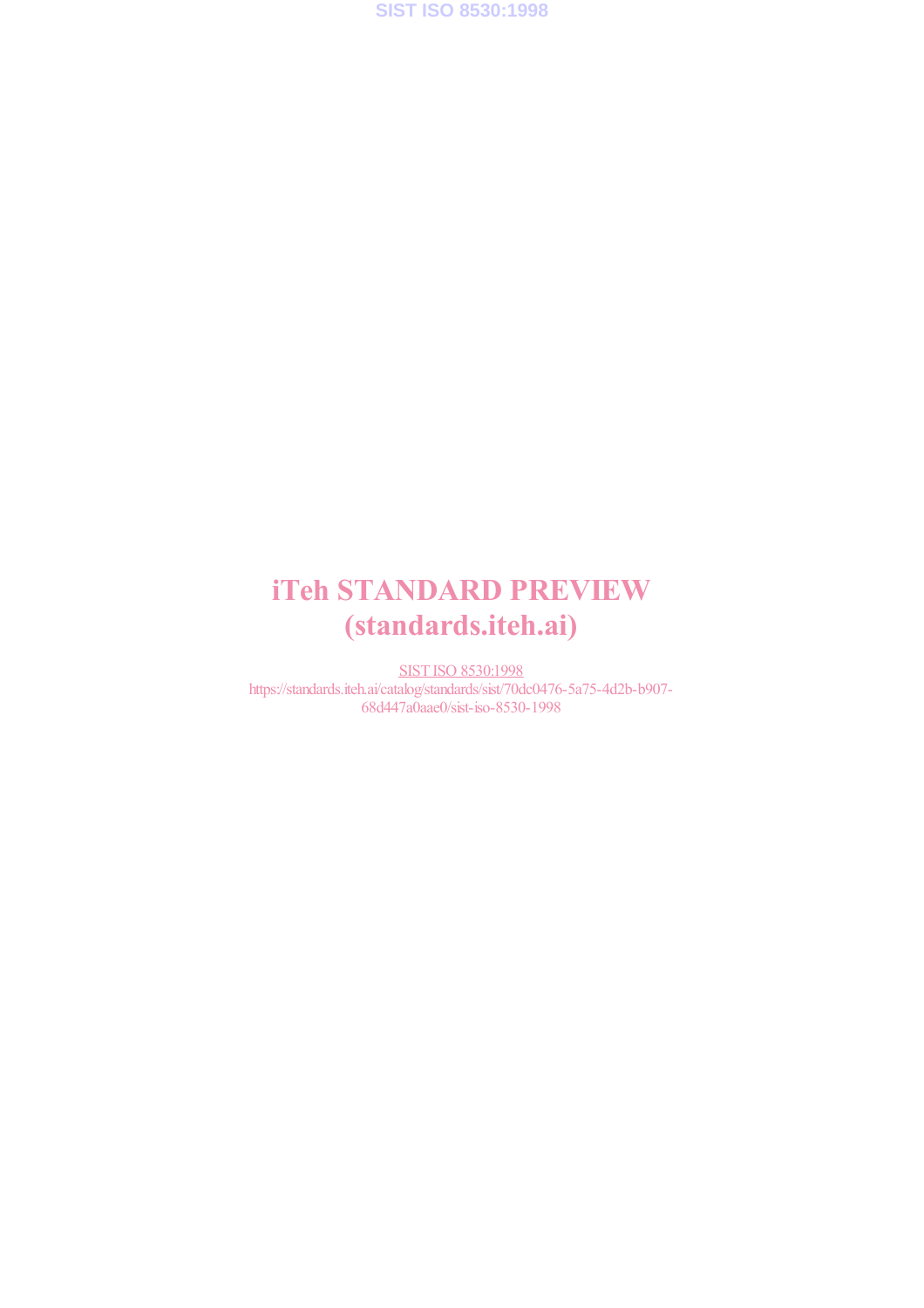

International Standard



INTERNATIONAL ORGANIZATION FOR STANDARDIZATION●MEЖДУНАРОДНАЯ ОРГАНИЗАЦИЯ ПО СТАНДАРТИЗАЦИИ●ОRGANISATION INTERNATIONALE DE NORMALISATION

## Manganese and chromium ores  $-$  Experimental methods for checking the precision of Sample division

Minerais de manganèse et de chrome - Méthode expérimentale de contrôle de la fidélité de la division des échantillons

# First edition  $-$  1986-10-11  $\Gamma$  eh STANDARD PREVIEW (standards.iteh.ai)

SIST ISO 8530:1998 https://standards.iteh.ai/catalog/standards/sist/70dc0476-5a75-4d2b-b907- 68d447a0aae0/sist-iso-8530-1998

Descriptors: minerals and ores, manganese ores, chromate minerals, quality audit, statistical quality control, sampling, rules of calculation.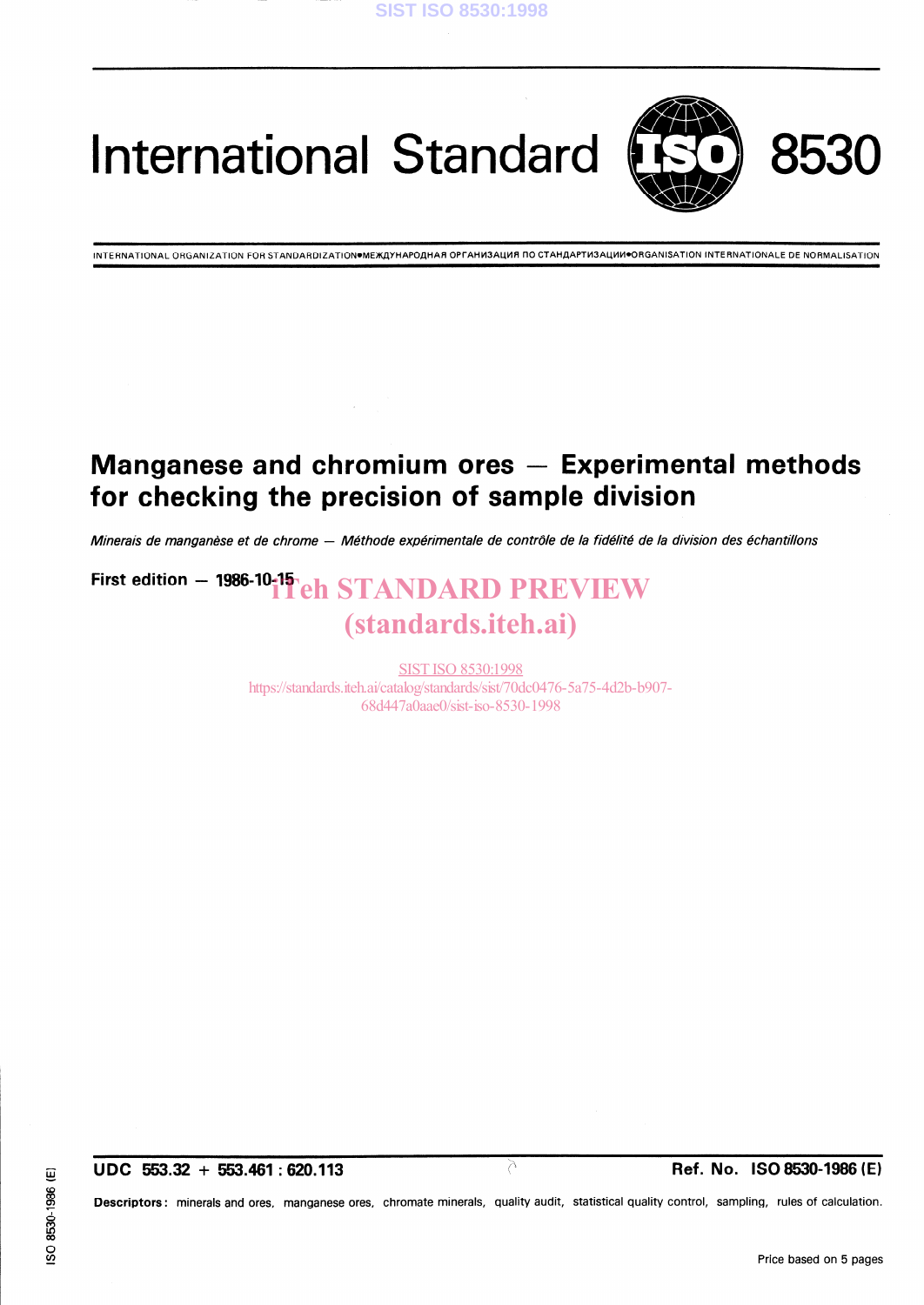### Foreword

ISO (the International Organization for Standardization) is a worldwide federation of national Standards bodies (ISO member bodies). The work of preparing International Standards is normally carried out through ISO technical committees. Esch member body interested in a subject for which a technical committee has been established has the right to be represented on that committee. International organizations, governmental and non-governmental, in liaison with ISO, also take patt in the work.

Draft International Standards adopted by the technical committees are circulated to the member bodies for approval before their acceptance as International Standards by the ISO Council. They are approved in accordance with ISO procedures requiring at least 75 % approval by the member bodies voting. ANDARD PREVIEW

International Standard ISO 8560 was prepared **by Technical Sommittee ISO/TC 10**)<br>*Technical drawings* Technical drawings.

Users should note that all International Standards undergo revision from time to time sens should note that an international Standards. The process conservation in the magnetic standard in the same standard in the same standard in the same standard in the same standard in the same standard in the same stand latest edition, unless otherwise stated. 68d447a0aae0/sist-iso-8530-1998

© International Organization for Standardization, 1986 .

Printed in Switzerland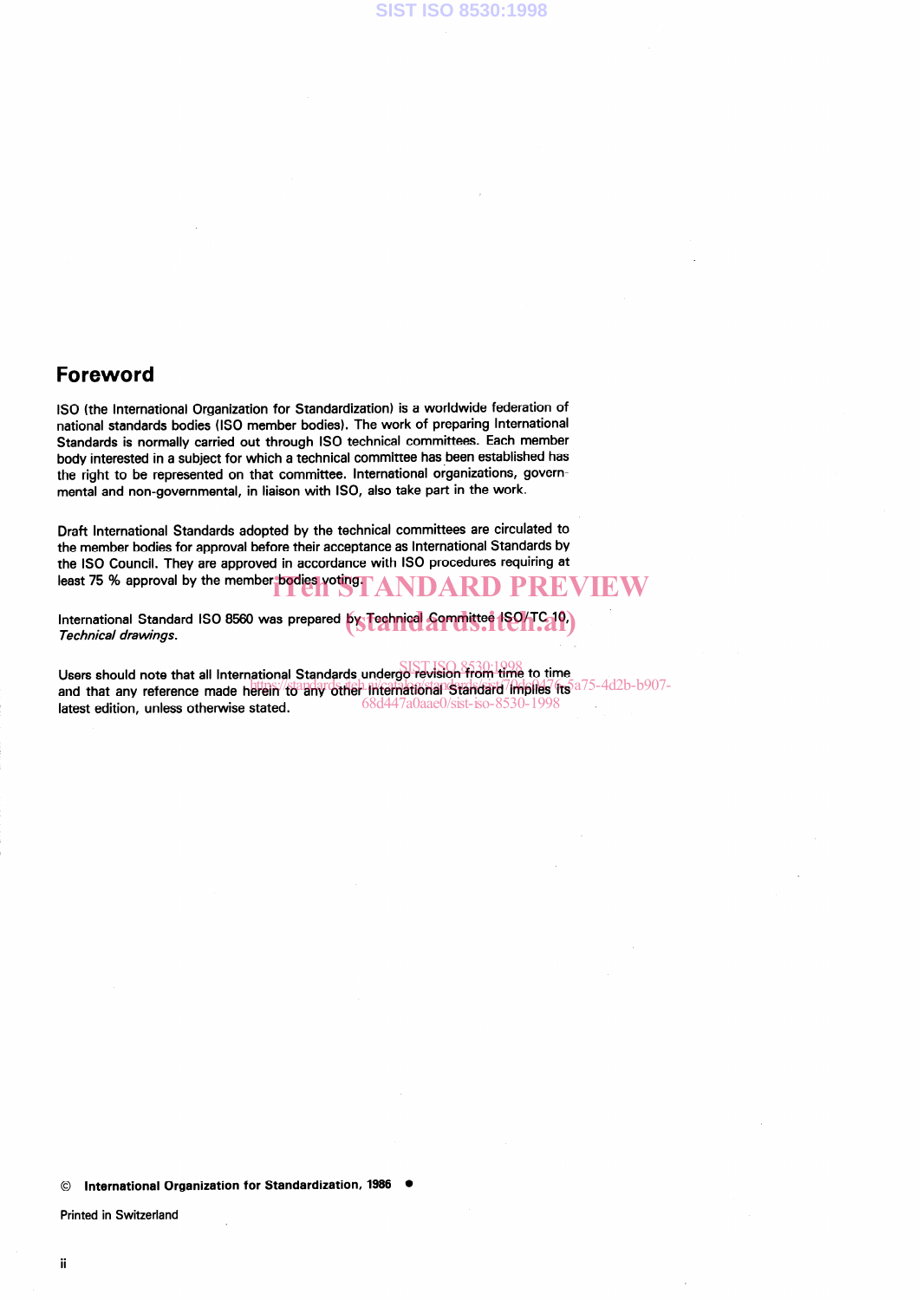~~

## Manganese and chromium ores  $-$  Experimental methods for checking the precision of Sample division

#### 1 Scope and field of application

This International Standard specifies experimental methods for checking the precision of Sample division of manganese and chromium ores, whether natural or processed, being carried out in accordance with the methods specified in the relevant International Standards.

#### 2 Reference

ISO 4296/2, Manganese ores - Sampling - Part 2: Prep-RD The three or more stages of<br>aration of samples. aration of samples.

3.5 The samples taken for routine determinations may be used for obtaining the samples for Chemical analysis, by splitting the samples.

#### **Experimental methods**

The experiment shall be conducted by one of the following two methods :

a) method to obtain the final sample for chemical analysis in three or more stages of crushing and division;

(standards.itch.rethod in one or two stages of crushing and division.

#### 3 General conditions

 $\frac{\mathrm{SIST~ISO~8530:}4998}{\mathrm{SIST~ISO~8530:}4998}$  Method of division in three or more stage

3.1 The division of experimental samples than be cannot reds/sist/70dc0476-5a75-4d2b-b907-3. This division of experimental samples shall be carried out<br>in accordance with the methods specified in the relevant Intersist-iso-8530-10 bis method is normally applied to coarse ores. national Standards.

3.2 The quality characteristics to be selected for the purposes of experiment shall be manganese content (% Mn) for manganese ores and chromium oxide content (%  $Cr_2O_3$ ) for chromium ores.

 $NOTE - It should be recognized that other chemical elements under$ question and particle size distribution may have to be taken into account.

3.3 lt should be recognized that the precision of division is liable to worsen in the following circumstances:

a) when a Sample having a large particle size is divided excessively at one time into a divided sample of small mass;

b) when the division is carried out in a large number of stages ;

c) when apparatus for Sample division with insufficiently checked precision is employed ;

d) when the established operational instructions for sample preparation are not implemented adequately;

e) when a gross Sample of a very large mass is divided.

3.4 The experiment shall be carried out at least 10 times for each type of an ore either on gross samples or subsamples.

4.1.2 The mass of divided Sample in relation to the wholethrough sieve size at each stage of division shall be in accordance with the rules for sample division specified in the relevant International Standards.

4.1.3 A flow diagram for preparation of final samples for Chemical analysis is given in figure 1, as an example.

The number of stages in the crushing and division of the gross sample (or subsample) shall be the same in order to obtain paired final samples.

4.1.4 A final sample shall be prepared from each of the paired samples.

4.1.5 A single chemical determination shall be made on one of the final samples and duplicate determinations on the other.

The duplicate determinations shall be carried out on two test portions taken from a final sample.

4.1.6 The sequence of chemical determinations of the experimental samples shall be randomized, or experimental samples and routine samples may be kept in one sequence and the determinations may be carried out in a random Order.

4.1.7 lt is recommended that the experimental data be recorded on a data sheet, such as that given in the table.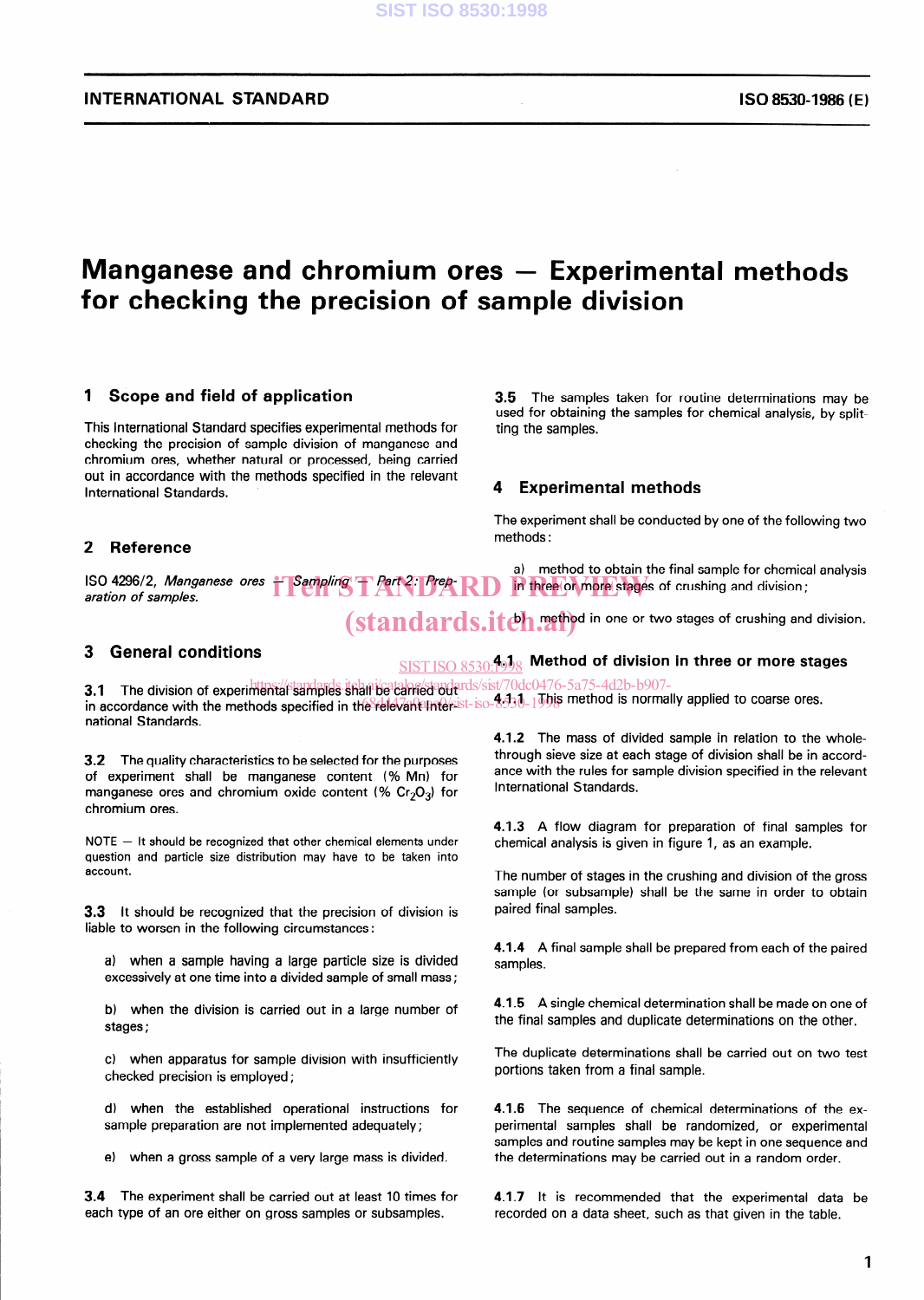### 4.2 Method of division in one or two stages

4.2.1 This method is applicable to coarse ores when it is possible to employ a high performance apparatus for crushing, as weil as to fine ores.

When the experiment is intended to be conducted on an increment basis, the method of subsamples shall be applied.

4.2.2 The mass of divided sample in relation to the whole through sieve size at each stage of division shall be in accordance with the rules for sample division specified in the relevant International Standards.

4.2.3 A flow diagram for preparation of final samples for Chemical analysis is given in figure 2, as an example.

See the second paragraph of 4.1.3.

4.2.4 The procedures specified in 4.1.4 to 4.1.7 shall also be applied.

#### 5 Data analysis

#### $\widehat{\sigma}_{\mathsf{M}}\;$  is the estimated value of precision of measurement terms of standard deviation:

 $d_2$  is the factor to obtain standard deviation from range  $\overline{d}_2$  = 1,128 for duplicate measurements).

#### 5.2 Precision of division<sup>2)</sup>

Calculate the estimated value of precision of division by the equations

$$
\overline{R}_2 = \frac{1}{r} \sum |x_{i1} - x_{i21}| \qquad \qquad \dots \text{ (3)}
$$

or

$$
\overline{R}_2 = \frac{1}{r} \sum |x_{i1} - x_{i22}| \qquad \qquad \dots \text{ (3')}
$$

NOTE - When  $x_{i21}$  has been chosen by a random selection, equation (3) is applied; when  $x_{i22}$  is chosen, equation (3') is used.

$$
\hat{\sigma}_{\rm D} = \sqrt{(\bar{R}_2/d_2)^2 - \hat{\sigma}_{\rm M}^2}
$$

where

The analysis of experimental data shall be carried out for each type of ore separately. The methods of data analysis for the ex**in Teh STANDAR**<sup>2</sup> is the mean of the ranges as defined in equations (3) be carried out for each  $AR_2$  is the mean of the ranges as defined in equations (3) and (3');

type of ore separately. The methods of data analysis for the ex-<br>periments specified in 4.1 and 4.2 are the same and it shall be **and started** is the estimated value of precision of division in terms carried out according to the following procedure. of standard deviation.

SIST ISO 8530:1998

### 5.1 Precision of measurements: //standards.iteh.ai/catalog/stand5; w/siobservation<sup>75-4d2b-b907-</sup>

Calculate the estimated value of precision of measurement of 68d447a0aae0/sist-iso-8530-1998Chemical analysis by the equations

$$
\overline{R}_1 = \frac{1}{r} \sum |x_{i21} - x_{i22}| \qquad \qquad \dots (1)
$$

$$
\hat{\sigma}_{\mathsf{M}} = \overline{R}_1 / d_2 \tag{2}
$$

where

 $x_{22}$  and  $x_{22}$  are the first and second measurements of the duplicate determination of the *i*th final sample  $x_{i2}$ ;

 $r$  is the number of experiments;

 $\overline{R}_{\epsilon}$  is the mean of the ranges of the duplicate measure ments ;

During the process of data analysis, if the calculated value within the square root turns out to be negative, the standard deviation should be regarded as being zero ( $\hat{\sigma} = 0$ ), provided that this is not attributable to defects in the experimental operations.

#### 6 Review of experimental results

In the event that there is an indication that the precision of division of Sample and/or precision of measurement in Chemical analysis do not attain the specified value or values given in the relevant International Standards, necessary action shall be taken to improve the procedure of Sample preparation and/or Chemical analysis by the respective sections in Charge of the organization. Refer to 3.3 to identify the deficiency or deficiencies and then take remedial action.

2) Source of theoretical background: PEARSON, E.S. The Application of Statistical Methods to Industrial Standardization and Quality Control 2) Source of theoretical background: PEARSON, E.S. The A, No 600-1935. London, UK, British Standards Institution, 1935.

<sup>1)</sup> Source : PEARSON, E.S. and HARTLEY, H.O. Biome trika Tables for Statisticians, Vol. 1. Cambridge, UK, Cambridge University Press for Biometrika **Trustees.**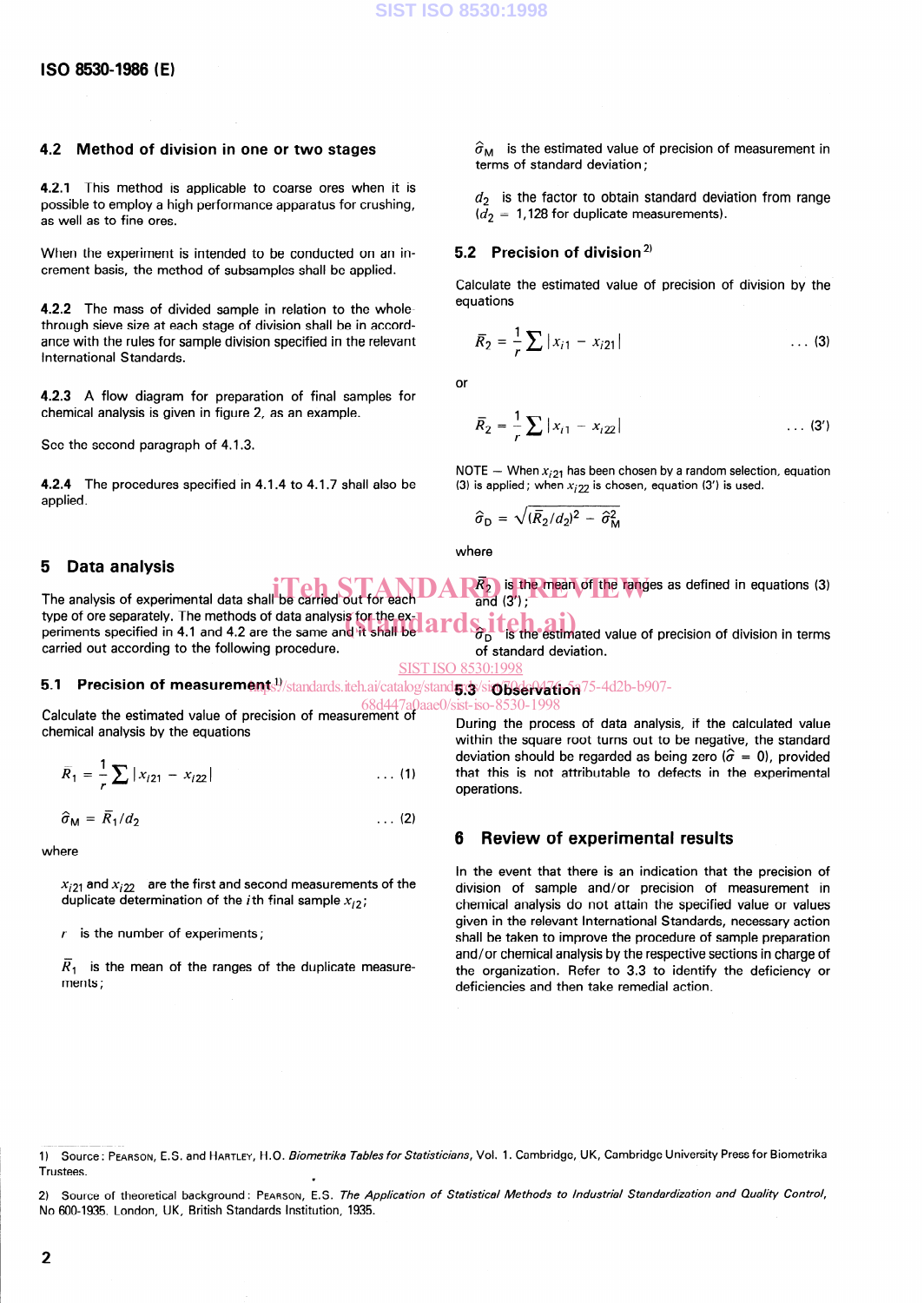

Figure 1 - Flow diagram for sample division in four stages (example)